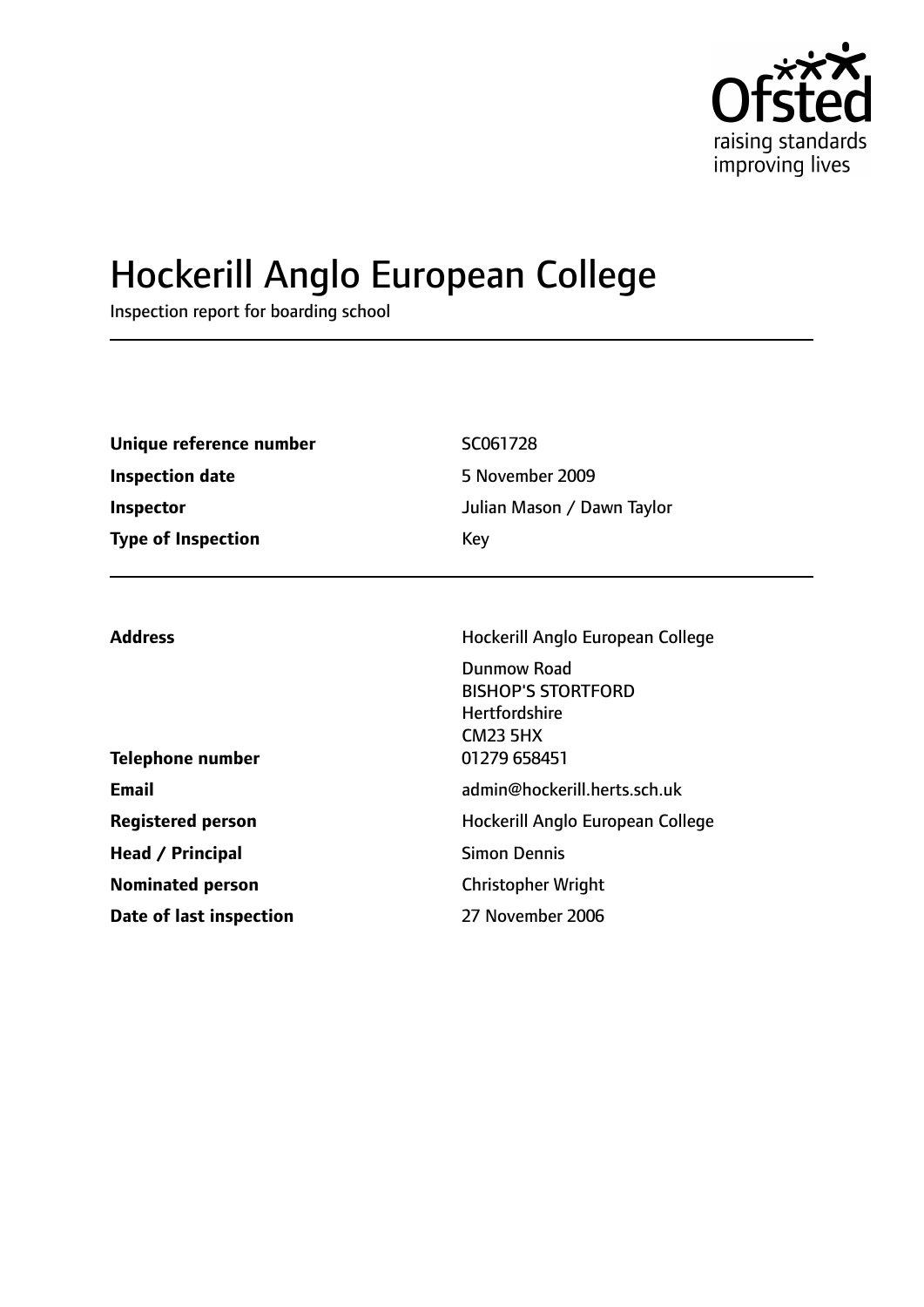© Crown copyright 2009

Website: www.ofsted.gov.uk

This document may be reproduced in whole or in part for non-commercial educational purposes, provided that the information quoted is reproduced without adaptation and the source and date of publication are stated.

You can obtain copies of The Children Act 2004, Every Child Matters and The National Minimum Standards for Children's Services from: The Stationery Office (TSO) PO Box 29, St Cripins, Duke Street, Norwich, NR3 1GN. Tel: 0870 600 5522. Online ordering: www.tso.co.uk/bookshop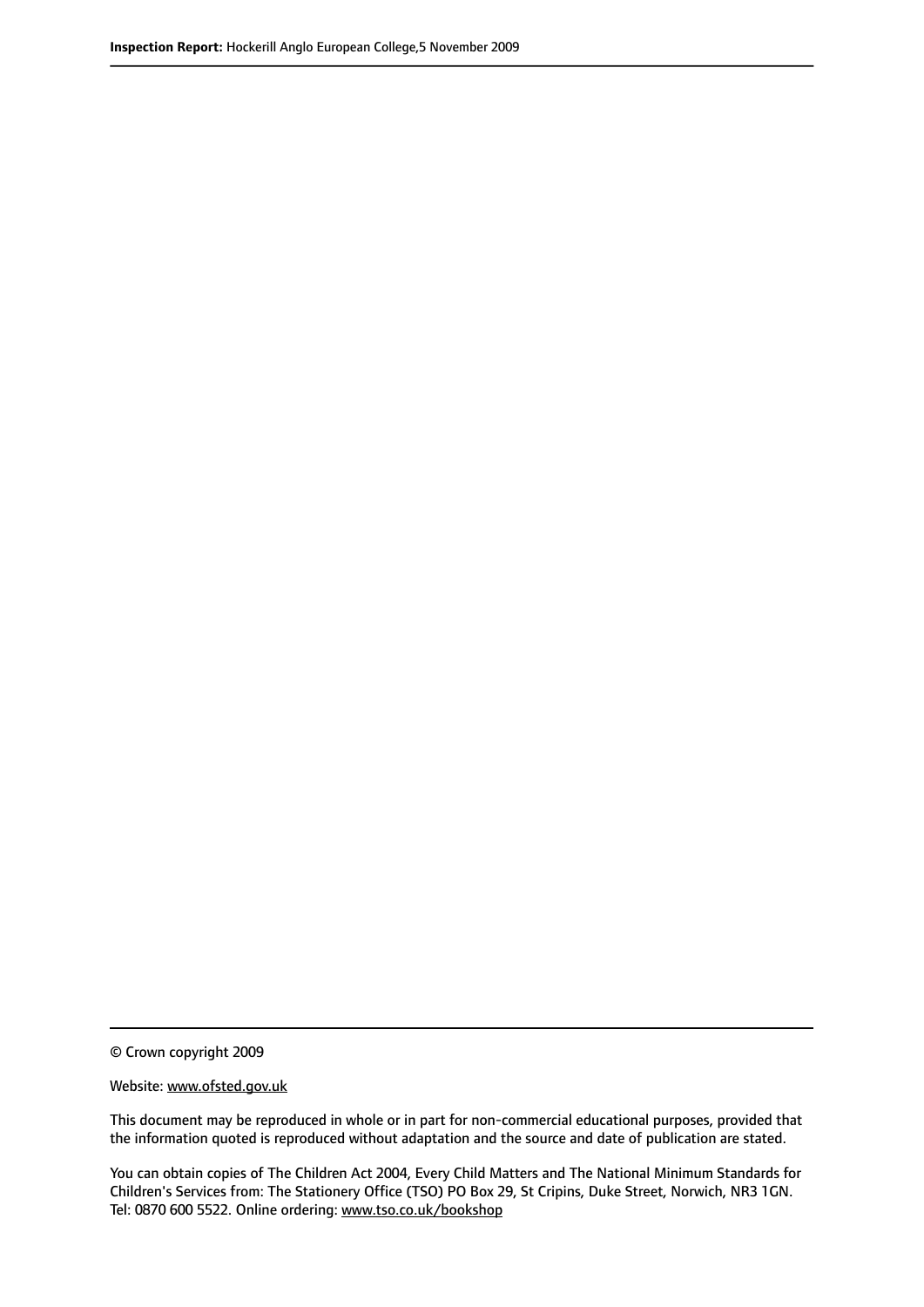# **About this inspection**

The purpose of this inspection is to assure children and young people, parents, the public, local authorities and government of the quality and standard of the service provided. The inspection was carried out under the Care Standards Act 2000.

This report details the main strengths and any areas for improvement identified during the inspection. The judgements included in the report are made in relation to the outcome for children set out in the Children Act 2004 and relevant National Minimum Standards for the establishment.

#### **The inspection judgements and what they mean**

| Outstanding:  | this aspect of the provision is of exceptionally high quality |
|---------------|---------------------------------------------------------------|
| Good:         | this aspect of the provision is strong                        |
| Satisfactory: | this aspect of the provision is sound                         |
| Inadequate:   | this aspect of the provision is not good enough               |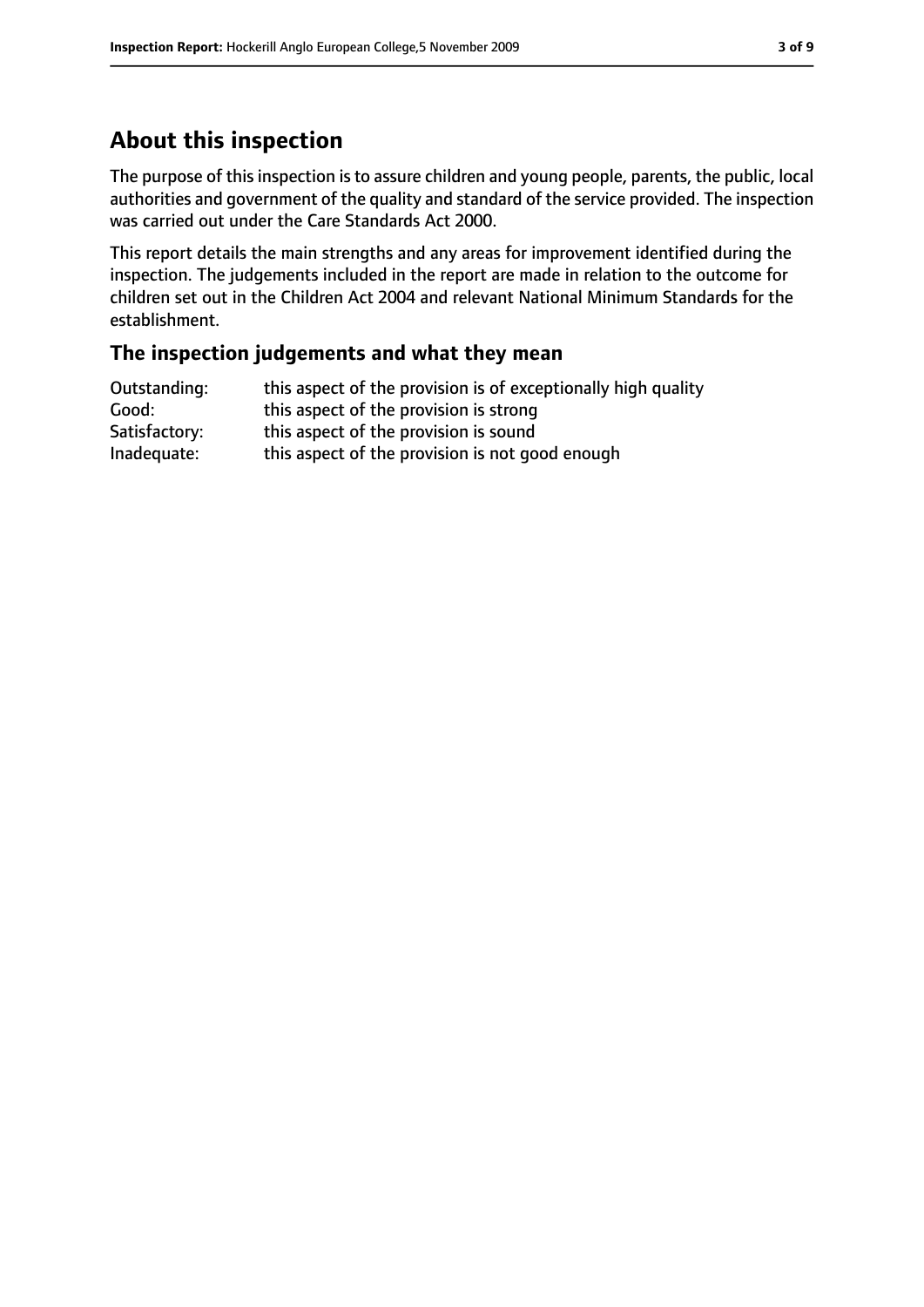# **Service information**

## **Brief description of the service**

Hockerill Anglo-European College is situated within easy access of the town centre of Bishop's Stortford. It offers education to 791 pupils including 252 boarding students. Boarders are accommodated in five boarding houses, which are located within the school grounds. All boarding houses provide self-contained facilities that include showers, bathrooms, toilets, common rooms, games rooms and kitchen facilities.

# **Summary**

This was a full announced inspection that concentrated on key national minimum standards for boarding schools. The inspection focused on areas relating to being healthy, staying safe, enjoying and achieving, making a positive contribution, achieving economic wellbeing and how staffing and management arrangements supported the operation of the college.

Hockerill Anglo-European College is an outstanding service. Boarders safety and protection is paramount. Each boarder receives a focused level of support that successfully promotes their personal, social and educational development. Staff are conscientious and committed to managing boarding services in a way that best suits the group of boarders in each house. Boarders are able to make meaningful contributions to the running of their houses because their views and opinions are valued. Staff provide an environment where boarders differences are acknowledged, understood and where they are treated fairly and with equal concern. The diversity of the boarding community is actively celebrated which results in a greater awareness of other countries and cultures.

The overall quality rating is outstanding.

This is an overview of what the inspector found during the inspection.

#### **Improvements since the last inspection**

The college has taken action to address the one recommendation made at the last inspection visit in 2006. Modifications to windows accessible above the ground floor have been made to ensure they open and close with minimum risk to boarders.

#### **Helping children to be healthy**

The provision is outstanding.

The promotion of boarders' good health and wellbeing is outstanding. Staff actively put into effect the college's health education policies and integrate these into their daily contact with boarders. Boarders are also well informed through a newly developed wellbeing curriculum which encourages a greater awareness of how to prevent illness and poor health. Staff working in a range of different roles are part of an established network that actively supports boarders welfare and safety. Information is readily available to boarders in age-appropriate formats, staff and boarders are relaxed and open when discussing personal, health and social matters.

Boarders are provided with medical centre staff who are registered nurses and work in partnership with parents, boarding staff and general practitioner services to ensure individual health care needs are identified and met. Boarders expressed great satisfaction with this service and confirmed that all medical matters are dealt with sensitively and confidentially. One boarder commenting: 'There is always staff around who look after you and notice whenever you do not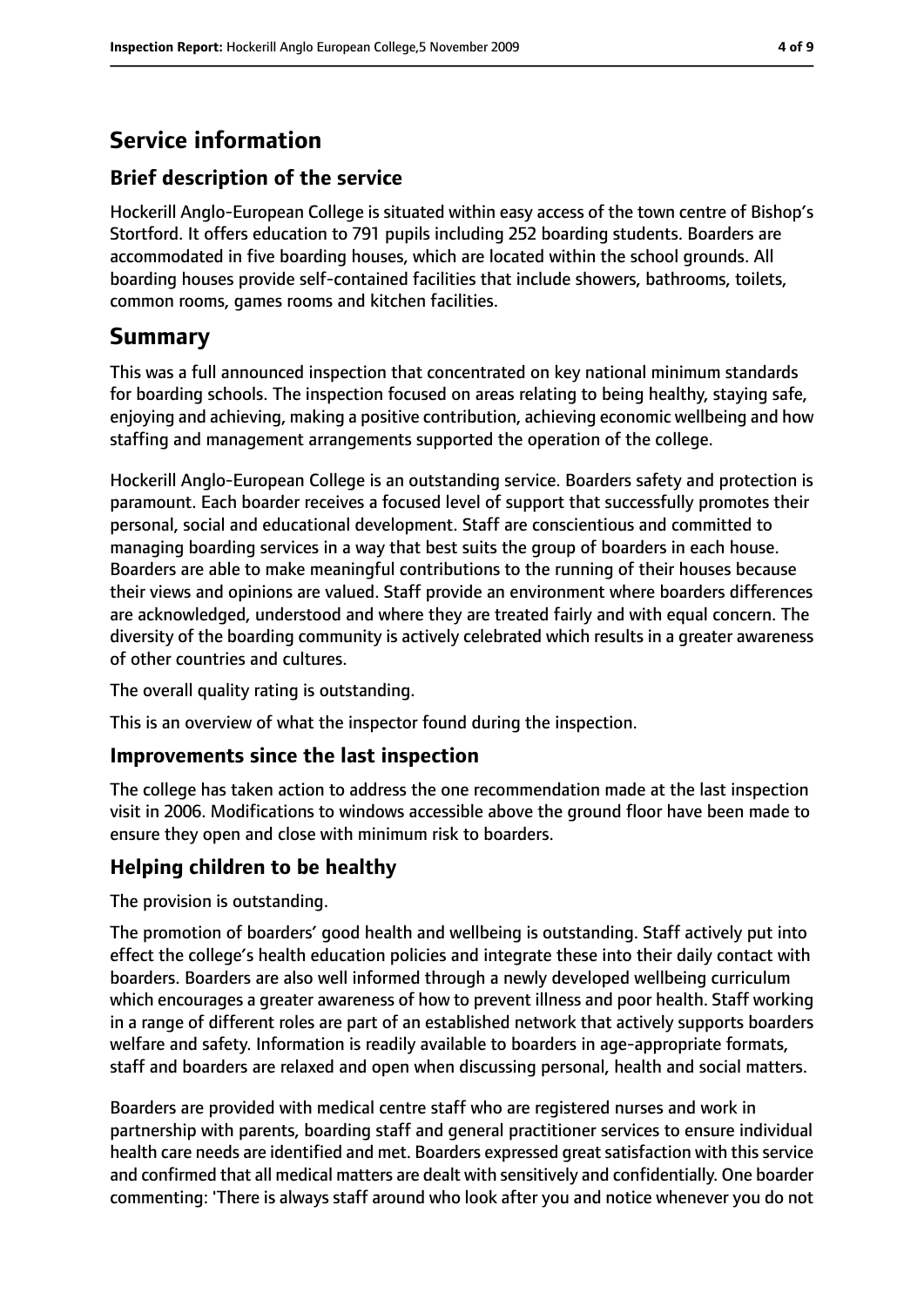feel well.' The college ensures that boarders' health records are regularly updated with information from parents so that staff who need to be aware of a boarder's health and welfare needs are fully informed. Boarders health and safety isfully protected through robust medication policies and practices. These arrangements add-up to a professional and comprehensive approach when promoting good health and wellbeing.

Boarders have access to a refurbished refectory which has been designed and renovated to a high standard. This is an excellent example of the college's ambition to develop and provide a first class catering service that comprehensively meets the needs of boarders and the wider college population. The strength of this provision reinforces the college's well-established community atmosphere and healthy eating approaches. Boarders can and do influence and inform change. The ownership of this new development is felt throughout the college as extensive methods of consultation and involvement were used in determining what boarders and college staff wanted.

Boarders benefit from the catering teams strong commitment to provide freshly prepared local food which is appealing and meets with the national healthy schools programme. The refectory also provides a range of world foods that embraces and represents other cultures and countries. Special diets are catered for and are part of an extensive range of foods available at every mealtime. The vast majority of boarders are very happy with the food, one boarder summing-up: 'I am very satisfied and I really think that the healthy food contributes to my wellbeing.'

## **Protecting children from harm or neglect and helping them stay safe**

The provision is outstanding.

Boarders' safety and protection is given a very high priority by the college which results in an outstanding contribution to safeguarding and welfare practices. Staff approach their role and responsibilities in a conscientious and professional manner. They embrace the values of Hockerill by placing boarders' safety and wellbeing at the centre of everything the college does. Boarders confirm this with statements like: 'Personally I feel well protected' and 'Hockerill is very protective and safe it makes me feel safe at all times'.

The college has a very clear procedure for responding to child protection concerns and have staff who link together to ensure safeguarding concerns are appropriately addressed. Staff are professional and responsible in their approach to any concerns and their knowledge clearly reflects the college's policies in practice. Training for staff in child protection is updated and older boarders in positions of responsibility receive training when they take on these roles. Boarders confirm that they feel staff give a high priority to keeping them very safe: 'As a boarder I always feel safe around staff, sometimes over protected but its great everyone cares about you here.'

The college achieves exceptional standards of behaviour that ensure a welcoming and enjoyable boarding environment for all. All inappropriate or bullying behaviour is addressed promptly and in a way that invites positive discussion and effective learning: 'I haven't seen any bullying at this school. The community here is really friendly and when I have a problem everyone offers to help.' Boarders also state that the college is 'firm but fair' and they 'value the house status system'. This system provides an incentive for any boarder, irrespective of age or background to gain increasing levels of privileges within the boarding community, one boarder reflecting: 'We are rewarded for positive responsible behaviour.' Levels of privilege are gained through appropriate behaviour, being helpful to others and being respectful to the environment. This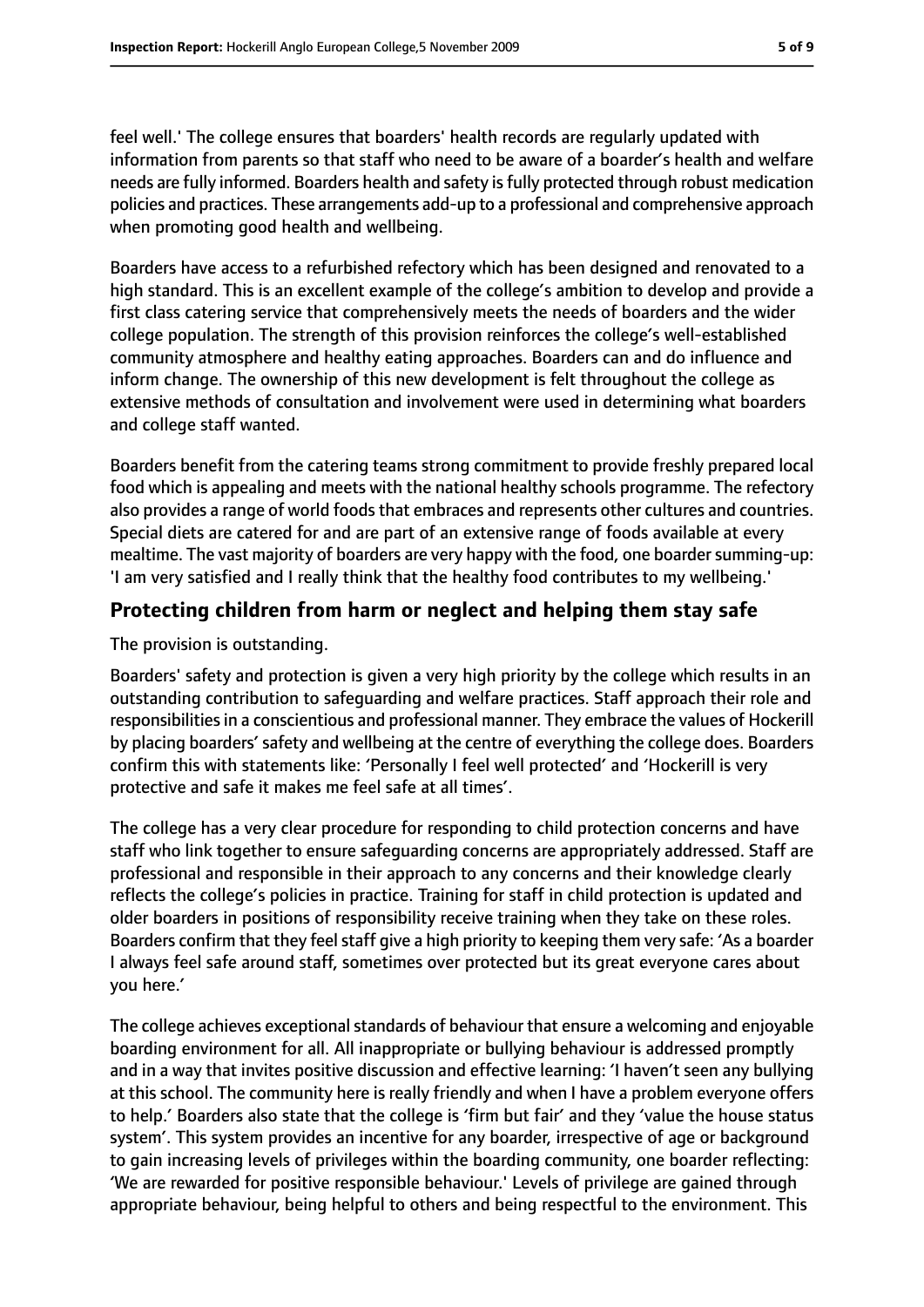system supports the college's ethos of rewarding positive behaviours and to encourage boarders to want to be a responsible member of the community: 'We are always looking to behave better because it gives us more privileges.'

There is great aspiration for boarders to work towards positions of responsibility such as house prefects, deputy captains and captains. Boarders view being chosen for these posts an honour as being chosen reflects on their level of initiative, maturity and responsibility. Staff encourage post holders to forge mature relations with staff and be supportive of their peers. As a consequence of these arrangements there is minimal use of punishments or sanctions.

The promotion of boarders' safety and protection is also clearly reflected in other key areas of the college's operation. For instance, boarders' privacy is respected and considered as part of the day-to-day boarding routines. Boarders and their parents are provided with information in an appropriate format about how to make a complaint. Boarders are clear that staff listen to them if they have a complaint or concern. This is because college staff actively listen to them which results in most complaints being resolved quickly and informally. This is summarised in one boarder's comment: 'There's always staff around you can talk to about anything.'

There are robust health and safety systems in place to ensure Hockerill's environment is safe and that risks associated with being away from the college are minimised. Boarders learn how to protect themselves in an emergency because they have regular opportunities to practice the evacuation of their houses. They demonstrate a very good understanding of the college's emergency procedures which helps to keep them safe. Boarders' feel very safe in their accommodation and this is as a result of staff being vigilant in their approach to maintaining a safe environment for everyone.

The vetting of new staff is carried out very carefully to ensure they are suitable to work with children and young people. The college renews Criminal Record Bureau (CRB) checks every 3-years which is over and above what is currently required. A number of managers have attended new safer recruitment practice training and this is a very good example of the school strengthening recruitment and selection processes that are consistent with expectations from the newly formed Independent Safeguarding Authority.

The college takes appropriate steps to ensure people who live on site but do not work for the college are checked. These arrangements are also supported by a written code of conduct. However, the code is not entirely clear about an individual's responsibility to notify the college regarding specific changes to their circumstances.

## **Helping children achieve well and enjoy what they do**

The provision is outstanding.

Individual support to boarders' is outstanding and given a high priority by the college. One boarder stating: 'I think Hockerill is an amazing school everyone is so helpful.' Boarders' are encouraged and supported by peers and staff to have positive experiences socially and educationally. Boarders' each have a team of staff including a head of house, boarding assistants, house tutors and a form tutor who oversee and co-ordinate their care and education. They play key rolesin guiding the moral and emotional development of each boarder as well as promoting confidence and respect for others. One boarder expressing the feeling of many others: 'I feel comfortable with boarding and I feel like I always know where to go if a problem arises.' Specific additional support is accessed and sensitively delivered through relevant departments such as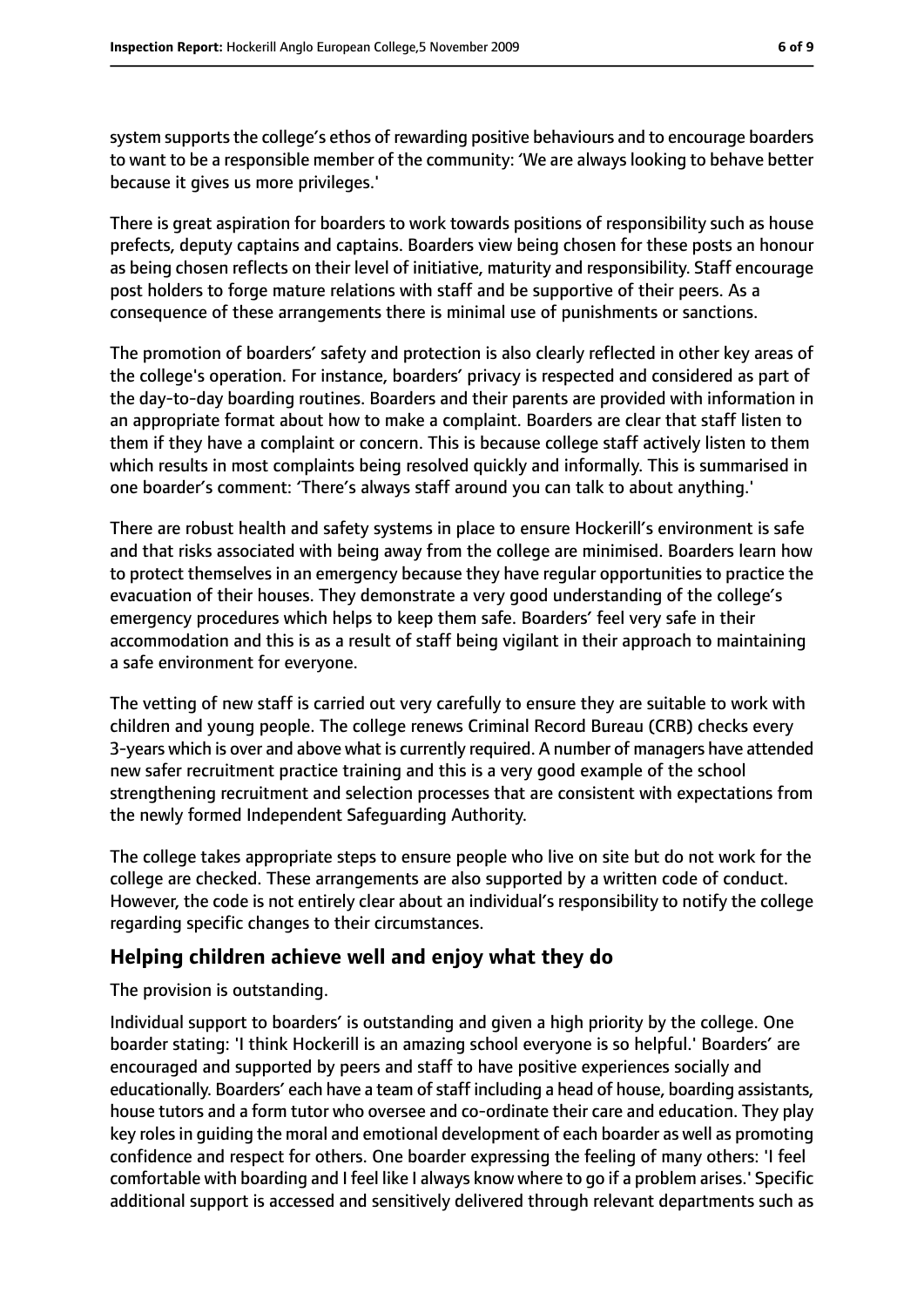the counselling service. This ensures the college provides each boarder with a holistic service that is tailored to their needs.

The college successfully promotes an environment where boarders' learn to be respectful and understanding of the backgrounds and circumstances of others and where differences are appreciated and accepted. Boarders' live harmoniously within the community of the college where respectful values are promoted. The college welcomes all religious denominations and encourages tolerance and respect. For example, a weekly 'Crossfire Club' encourages open conversation about such topics as morals, conscience and beliefs.

Provision is made for boarders' to attend their place of worship and time is allowed to celebrate religious festivals. The college also embraces and celebrates diversity of culture and language differences. Overseas boarders' are able to express themselves in their heritage language and at the same time are supported by the learning support department to develop their English. Events such as the boarders' international open weekend, further celebrates the cultural diversity that exists at the college. The college's extensive range of trips, exchange programmes and fund raising projects are outstanding. These are aspects of college life that helps to develop boarders' linguistic advantages but also enhances their knowledge and understanding of other cultures and counties.

#### **Helping children make a positive contribution**

#### The provision is outstanding.

The consultation and active involvement of boarders in the life and development of boarding is outstanding. They feel that their views and opinions are valued and that they can make a difference to matters effecting their daily lives and operation of the college. Systems of listening to and obtaining the views of boarders are fully integrated into the running of the college and are imaginative and effective in capturing their honest opinions. One boarder commenting: 'Although we are many boarders we all have a say about things and there are many ways of discussing our views.'

Written and on-line surveys have been used to seek boarders' opinions about life at the college. House committees meet to discuss any issues relating to boarding and also play a role in planning weekend activities. A catering committee meets each term and gathers boarders' points of view about their dining experiences. These are just some of the many arrangements in place that encourage discussion to inform development and change. Open feedback is given to boarders and changes identified are quickly acted upon. This supports boarders in being part of a mature and developing residential community. This is evident in the strength of feeling about the outstanding quality of boarding when boarders are asked to describe their boarding experience at the college.

The college has outstanding working relationships with parents, which is seen as an essential aspect to the individualised support. Boarders are supported to remain in regular contact with their parents and family through phone calls, e-mails and letter writing. The college promotes easy access to key staff and operate an effective website that features regular newsletters and provides parents with communication channels to give feedback and comment to the college. Working in partnership creatively is another key strength of the college who maintain relationships with parents living in Britain as well as those living abroad. All parents of boarders not only receive regular reports on the educational progress of their child but on their social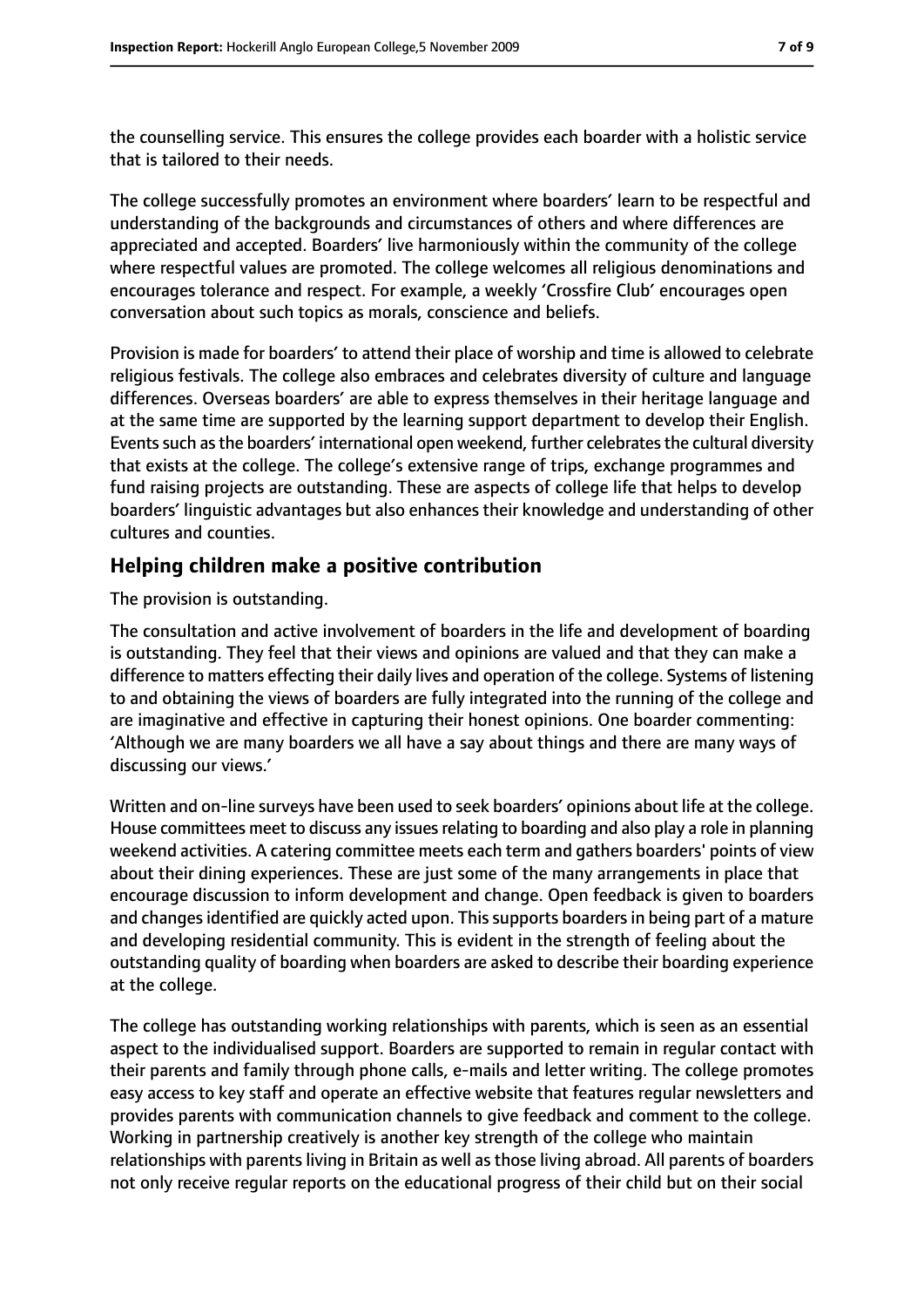and emotional development within the boarding community. The college also organises regular key events that encourages and caters for parents who are abroad.

#### **Achieving economic wellbeing**

The provision is good.

Boarders are provided with good quality accommodation that is comfortable, clean, adequately furnished and well maintained. Some accommodation has been updated and decorated with one boarding house about to be redeveloped and extended. This represents a significant investment and is an indication of the college's ambition to provide a high quality boarding environment. Boarders' sleeping accommodation is of sufficient size and decorated to a good standard. Individual rooms reflect the interests and tastes of the boarders who sleep there. Boarders have access to toilet and washing facilities that supports their privacy. Boarders expressed great satisfaction with the accommodation provided.

## **Organisation**

The organisation is outstanding.

The management and organisation of the college's welfare and boarding provision is outstanding. Managers ensure that the welfare of boarders is given first consideration and the college communicates this approach clearly to staff and boarders. There are more than enough staff available for boarders and they are trained and supported to deliver consistent, high quality boarding services. The style of management ensures that staff are clear about their roles and responsibilities and that boarders feel that the college is run with their welfare and safety as its primary concern.

Managers have an excellent insight into how well boarders are being looked after. Boarding staff teams are led by a conscientious and effective director of boarding who is accountable to the college principal. Staff deliver professional and supportive services because they work in partnership with each other and as a team. They are also provided with clear guidance about their roles from competent and supportive heads of house.

The college provides a very clear and detailed statement of boarding principles and practice to parents, boarders and staff. There are excellent policies and boarding practice guidance, kept under review, known by staff, helping to ensure boarders are looked after well during their time at the college. In addition, boarders' welfare is promoted by well established and extensive monitoring systems. Managers have a clear overview of boarding operations which helps to ensure that boarders are supported in a consistent and safe manner. These arrangements guard against complacency and help to deliver consistent, high quality boarding services.

The promotion of equality and diversity is outstanding. The college has a range of policies that relate to equal opportunities and understanding diversity. The college's ethos is carried out in practice where all boarders are treated as individuals with equal concern and consideration. The college welcomes referrals from any cultural, ethnic, racial or religious background and offers each boarder a tolerant and respectful environment. Boarders are viewed positively and their involvement in college life is actively promoted irrespective of their circumstances or where they are from.

Governors provide effective oversight to the college which helps managers focus and prioritise on the development of facilities, services and future opportunities for boarders. Governors